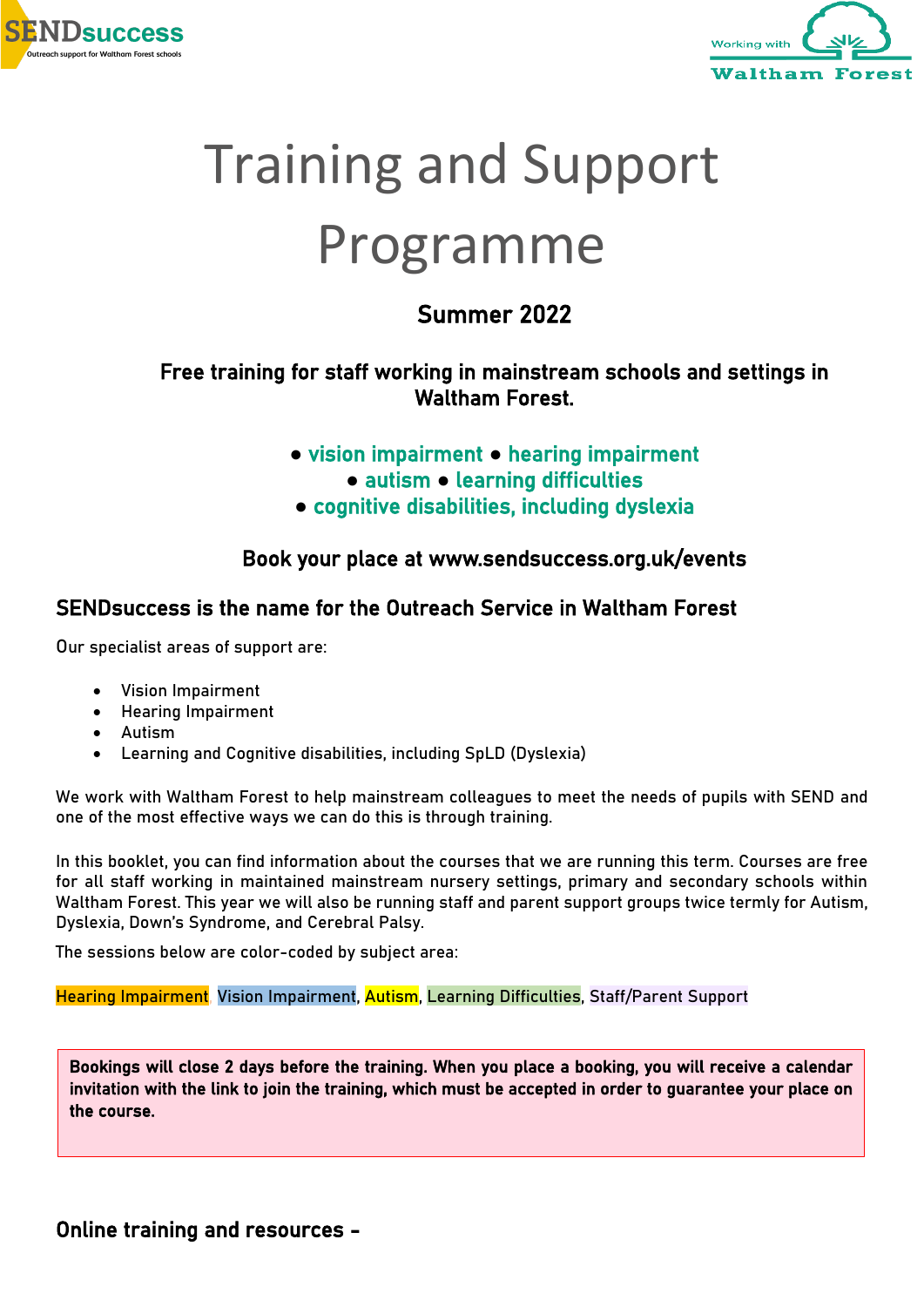Sign up for our free online training modules available at: [www.sendsuccess.org.uk/schools/training/](http://www.sendsuccess.org.uk/schools/training/)

There is also a range of informative resources and webinars to help you in supporting your pupils with SEND at: [www.sendsuccess.org.uk/schools/resources/](https://sendsuccess.org.uk/schools/resources/)

#### For more information and to book a place on any of the courses listed please visit our website:

[www.sendsuccess.org.uk/events](http://www.sendsuccess.org.uk/events)

[enquiries@sendsuccess.org.uk](mailto:enquiries@sendsuccess.org.uk)

@SENDsuccessnews  $\sqrt{ }$ 

## **Summer 2022**

| Tuesday 26th April<br>$3.30 - 5.00$ pm<br>(virtual)                   | <b>School AET Making</b><br><b>Sense of Autism</b>       | Basic autism awareness training for all staff within school-age<br>education settings. This training will give you a better understanding<br>and awareness of autism and the way it affects pupils in school.<br>For all staff including teaching assistants, transport staff, lunchtime<br>staff, senior management, governors and administrators                                                                                                                                    |
|-----------------------------------------------------------------------|----------------------------------------------------------|---------------------------------------------------------------------------------------------------------------------------------------------------------------------------------------------------------------------------------------------------------------------------------------------------------------------------------------------------------------------------------------------------------------------------------------------------------------------------------------|
| Tuesday 3rd May<br>$3.30 - 5.00$ pm<br>(Virtual)                      | <b>Transitions (Primary</b><br>to Secondary)             | This workshop will introduce a range of strategies and<br>resources to prepare pupils with SEND for the move from<br>primary school into secondary school.<br>Suitable for staff supporting pupils in Y6 and Y7                                                                                                                                                                                                                                                                       |
| Wednesday 4th<br>May<br>$3.45 - 5.15$ pm<br>(Virtual)                 | <b>Interoception - Body</b><br><b>Emotion connection</b> | Do your children find it hard to connect to their body signals?<br>Do they find it hard to connect their body signals to an emotion?<br>Are your SEMH interventions working?<br>In this training you will learn about how current scientific research on<br>Interoception tells us that by developing children's Interoceptive<br>Awareness we can help them develop more successful self-regulation<br>strategies.<br>Suitable for all staff in both Primary and Secondary settings. |
| Thursday 5th May<br>$3.45 - 5.15$ pm<br>(Virtual)                     | <b>Effective Literacy</b><br><b>Intervention</b>         | Learn the core principles and strategies for effective literacy<br>intervention, including how to support the self-esteem and self-<br>concept of students with dyslexia.<br>Suitable for primary and secondary staff supporting pupils with<br><b>Dyslexia</b>                                                                                                                                                                                                                       |
| Thursday 5th May<br>$4 - 6$ pm<br>(Frederick<br><b>Bremer School)</b> | <b>SENCO Forum</b>                                       | Half termly meeting for SENCOs to network and keep in touch with<br>national and local SEN issues.<br>Agenda distributed to SENCO's prior to meeting                                                                                                                                                                                                                                                                                                                                  |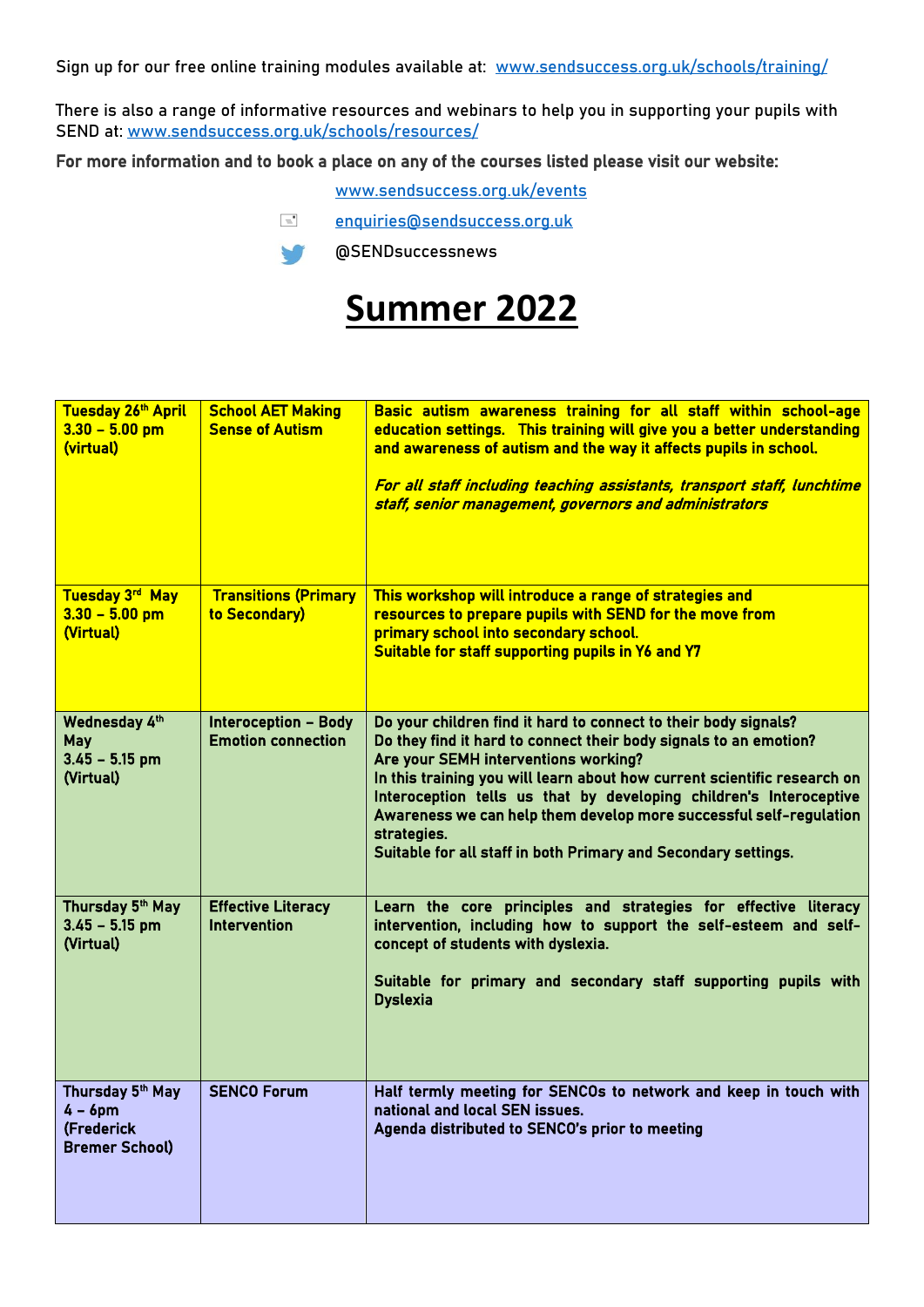| Wednesday 11th<br>May<br>$1.30 - 3$ pm<br>(at Whitefield<br><b>Academy Trust)</b> | <b>Precision Teaching -</b><br>On site                                 | Precision teaching is an invaluable and effective method of<br>intervention that is tailored to help students achieve measurable<br>and specific Literacy and Maths targets. Precision teaching can<br>be particularly beneficial to students with SpLD and reduced<br>working and procedural memory. This workshop is a step by<br>step, introductory session that will enable practitioners to begin<br>using Precision teaching with students they teach as soon as<br>possible.<br>Suitable for staff supporting pupils with memory retention<br>difficulties and SpLD                                                                                        |
|-----------------------------------------------------------------------------------|------------------------------------------------------------------------|-------------------------------------------------------------------------------------------------------------------------------------------------------------------------------------------------------------------------------------------------------------------------------------------------------------------------------------------------------------------------------------------------------------------------------------------------------------------------------------------------------------------------------------------------------------------------------------------------------------------------------------------------------------------|
| Thursday 12th May<br>$10 - 11$ am<br>(Face to Face)                               | <b>LEGO Therapy - On</b><br>site                                       | LEGO® Therapy is an intervention that has started to<br>emerge in schools to help children with autism with their<br>social communication needs.<br>For staff supporting pupils with social communication needs<br>including autism.                                                                                                                                                                                                                                                                                                                                                                                                                              |
| Thursday 12th May<br>$3.45 - 5.15$ pm<br>(Virtual)                                | <b>AET Autism and</b><br><b>Anxiety</b>                                | This module on autism and anxiety in schools will provide<br>delegates with an understanding of what we mean by<br>anxiety, how it appears in autistic children and young people<br>(CYP), what the key triggers are, and what teaching staff can<br>do to support autistic pupils.<br>Suitable for primary and secondary staff supporting pupils<br>with Autism.                                                                                                                                                                                                                                                                                                 |
| Tuesday 17th May<br>$4 - 5.30$ pm<br>(Virtual)                                    | <b>AET Exclusions</b><br><b>Module</b>                                 | This module on autism and exclusions will provide delegates with an<br>idea as to what the key causes are of an autistic CYP being excluded<br>from school, and how teaching staff can prevent exclusion occurring<br>or, when it does occur, provide support for the CYP's successful return<br>or transition on to their next placement.<br>Suitable for primary and secondary staff supporting pupils with autism.                                                                                                                                                                                                                                             |
| Wednesday 18th<br><b>May</b><br>$3.45 - 5.15$ pm<br>(Virtual)                     | <b>Maths Learning</b><br><b>Difficulties and</b><br><b>Dyscalculia</b> | How can we support our learners with SEND who struggle to retain<br>basic number facts or have a poor sense of number? What about those<br>children who have difficulty with mental maths, estimating or seem<br>anxious when tackling word problems?<br>This training will focus on how to make Maths more visual,<br>collaborative and engaging so that children are able to build their<br>mental flexibility, problem-solving skills, number sense and<br>confidence in Maths through a range of multi-sensory approaches.<br>Suitable for staff supporting students with Maths's learning difficulties<br>and Dyscalculia in Primary and Secondary settings. |
| Tuesday 24th May<br>$12 - 1$ pm<br>(Virtual)                                      | <b>Autism Parents</b><br><b>Support Group</b>                          | A support group for parents/carers of autistic children in the borough<br>of Waltham Forest. Chance to meet other families affected by autism,<br>share experiences and develop a support network. Led by one of our<br>autism advisory teachers.                                                                                                                                                                                                                                                                                                                                                                                                                 |
| Tuesday 24th May<br>$3.45 - 5$ pm<br>(Virtual)                                    | <b>Dyslexia - Primary</b><br><b>Teaching</b>                           | This session will introduce you to effective strategies for<br>delivering literacy interventions. It will include:<br>- core principles of effective literacy intervention<br>- Introduction to Precision teaching and how it can be<br>used to teach Literacy<br>- Spelling intervention - core techniques<br>- Instructional reading - how to develop reading skills<br>through guided reading                                                                                                                                                                                                                                                                  |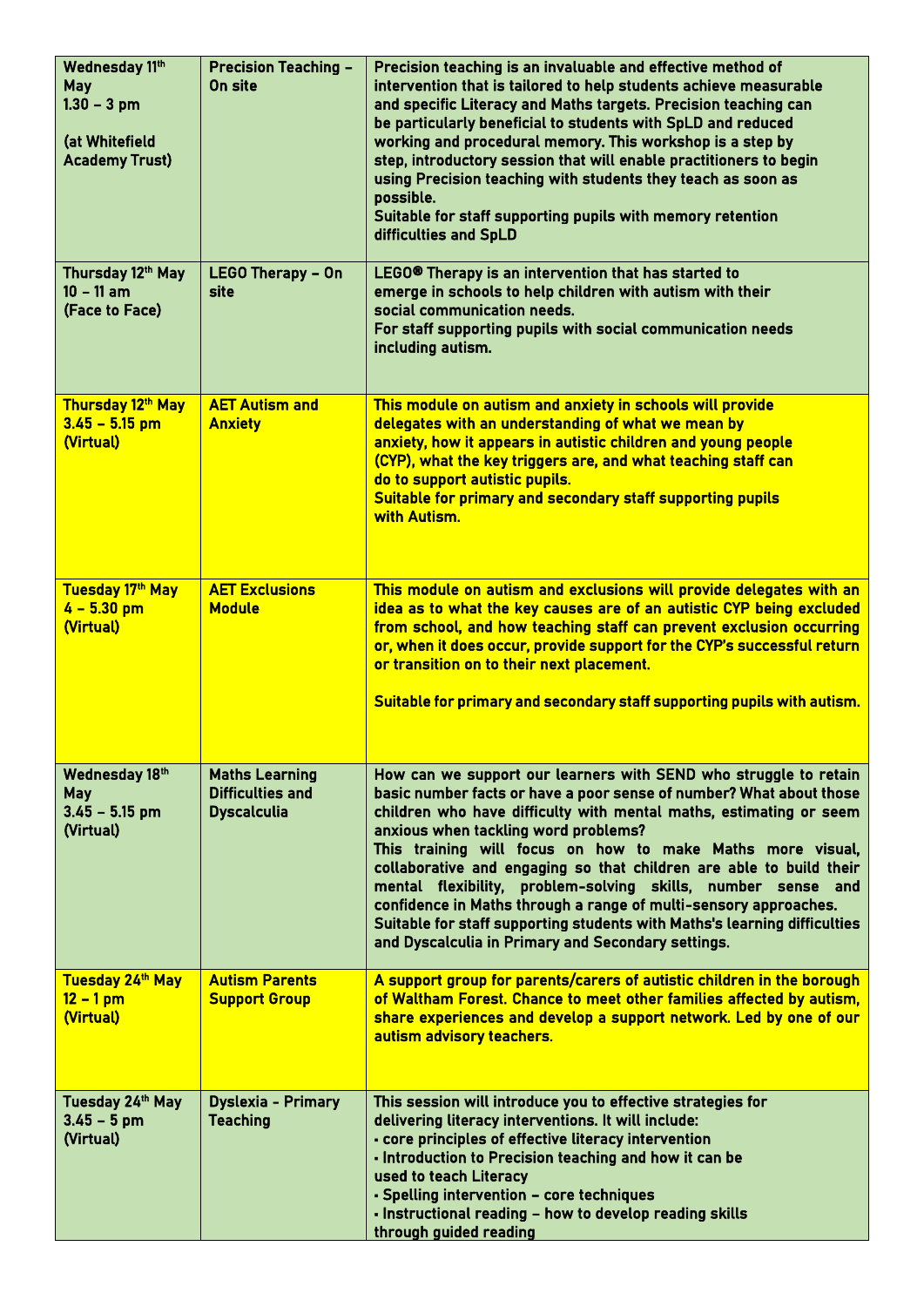|                                                        |                                                      | This workshop is a step by step, introductory session that will<br>enable practitioners to begin using a range of techniques<br>more confidently during Literacy intervention.<br>Suitable for staff supporting pupils with memory retention<br>difficulties and SpLD.                                                                                                                                         |
|--------------------------------------------------------|------------------------------------------------------|----------------------------------------------------------------------------------------------------------------------------------------------------------------------------------------------------------------------------------------------------------------------------------------------------------------------------------------------------------------------------------------------------------------|
| Thursday 26th May<br>$3.30 - 4.30$ pm<br>(Virtual)     | <b>Autism Staff Support</b><br>Group                 | A support group for staff working with autistic pupils. Chance to<br>network, discuss issues, problem-solve and share ideas. Led by one<br>of our autism advisory teachers. All welcome                                                                                                                                                                                                                        |
| Tuesday 7th June<br>$10 - 11$ pm<br>(Virtual)          | <b>Dyslexia - Parents</b><br>group                   | A support group for parents/carers of dyslexic children in the borough<br>of Waltham Forest. Chance to meet other families affected by dyslexia,<br>share experiences and develop a support network. Led by one of our<br>dyslexia specialist advisory teachers.                                                                                                                                               |
| Monday 6th June<br>$1 - 3$ pm<br>(Face 2 Face)         | <b>School Good Autism</b><br><b>Practice Part -1</b> | 'Good Autism Practice' builds on the material covered in<br>'Making Sense of Autism', although there is no requirement<br>that delegates do MSoA first. The aim is to provide a deeper<br>understanding of autism as well as finding out about a range<br>of strategies that can be used to meet the needs of autistic<br>learners (5-16 yrs).<br><b>Suitable for teachers, teaching assistants and SENDCO</b> |
| Monday 20th June<br>$1 - 3$ pm<br>(Face 2 Face)        | <b>School Good Autism</b><br><b>Practice Part -2</b> |                                                                                                                                                                                                                                                                                                                                                                                                                |
| Wednesday 8th<br>June<br>$3.45 - 5.15$ pm<br>(Virtual) | <b>ADHD in Primary -</b><br><b>Behaviour</b>         | This training session will focus on the strategies, structures, and<br>practical tools you can implement to facilitate positive relationships<br>and behaviours in a child with ADHD.<br>Suitable for staff supporting children with ADHD in Primary settings.                                                                                                                                                 |
| 13th - 17th June                                       | <b>SEN Summer</b><br><b>Conference</b>               | Details to be published at a later date.                                                                                                                                                                                                                                                                                                                                                                       |